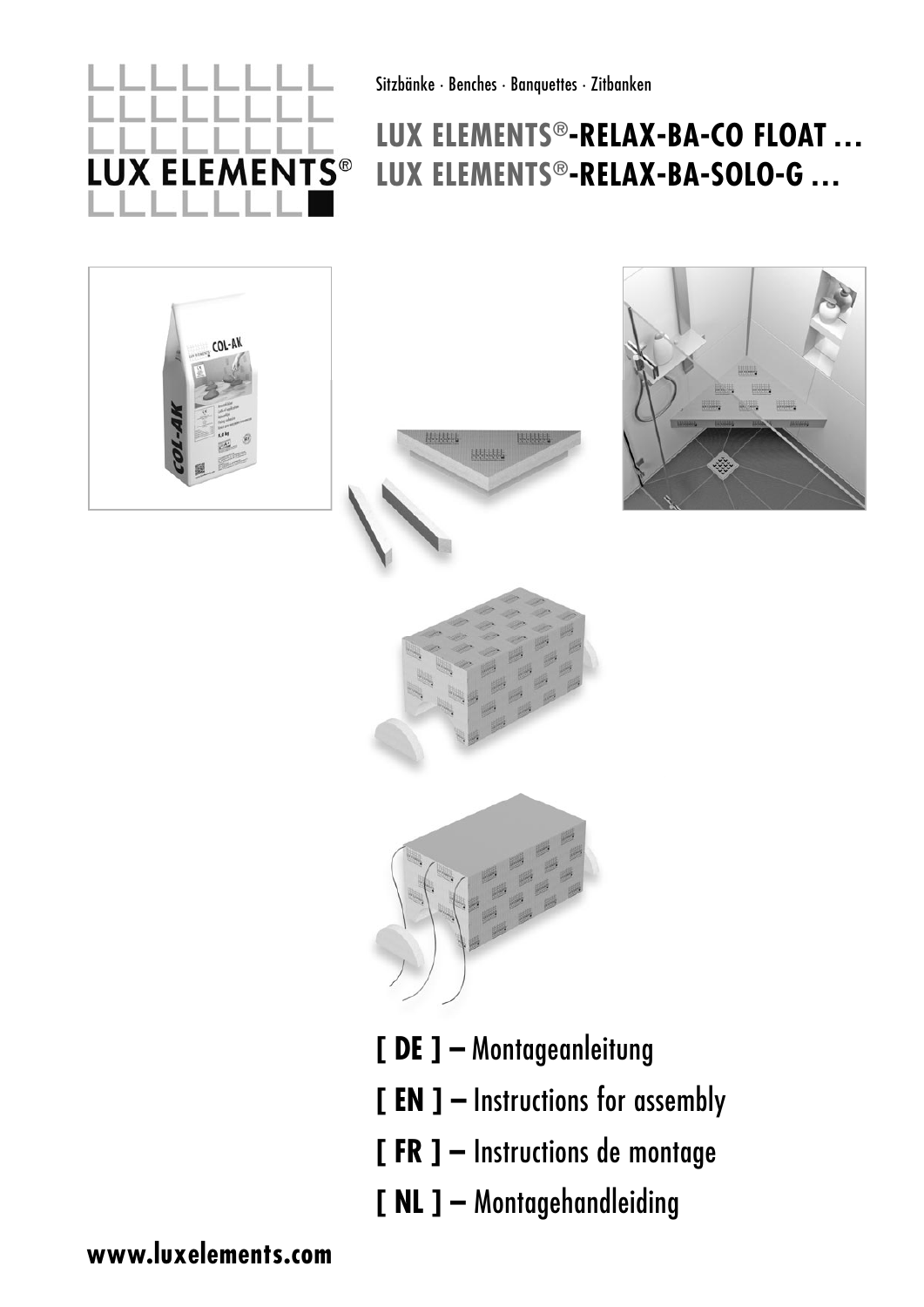

### **INHALT . SUMMARY . SOMMAIRE . INHOUD**

**1.1**

**1.2**

**2.1**

**2.2**



### **LUX ELEMENTS®-RELAX-BA-CO FLOAT…**

- **[DE]** Ständerwand
- **[EN]** Stud wall
- **[FR]** Cloison à ossature
- **[NL]** Staanderwand



#### **LUX ELEMENTS®-RELAX-BA-CO FLOAT… [DE] –** Massivwand **[EN] –** Solid wall **[FR] –** Mur plein

**[NL] –** Massieve wand



## **LUX ELEMENTS®-RELAX-BA-SOLO-G …**

- **[DE]** Ohne Heizung
- **[EN]** Without heating
- **[FR]** Sans chauffage
- **[NL]** Zonder verwarming



 $\blacktriangleright$  7

## **LUX ELEMENTS®-RELAX-BA-SOLO-G …**

- **[DE]** Mit Heizung
- **[EN]** With heating
- **[FR]** Avec chauffage
- **[NL]** Met verwarming



- [DE] Für weitere Informationen ... beachten Sie bitte unsere Unterlagen. Datenblätter, Prüfzeugnisse und Verarbeitungsanleitungen zum Download auf www.luxelements.com
- **[EN] – For further information …** please refer to our documents. Data sheets, test certificates and processing instructions can be downloaded from www.luxelements.com
- **[FR] – Pour de plus amples informations …** veuillez consulter nos documents. Les fiches techniques, certificats de contrôle et instructions de mise en oeuvre peuvent être téléchargés sur www.luxelements.com
- **[NL] Voor meer informatie …** gelieve onze documentatie te raadplegen. Gegevensbladen, keuringsrapporten en verwerkings handleidingen zijn te downloaden op www.luxelements.com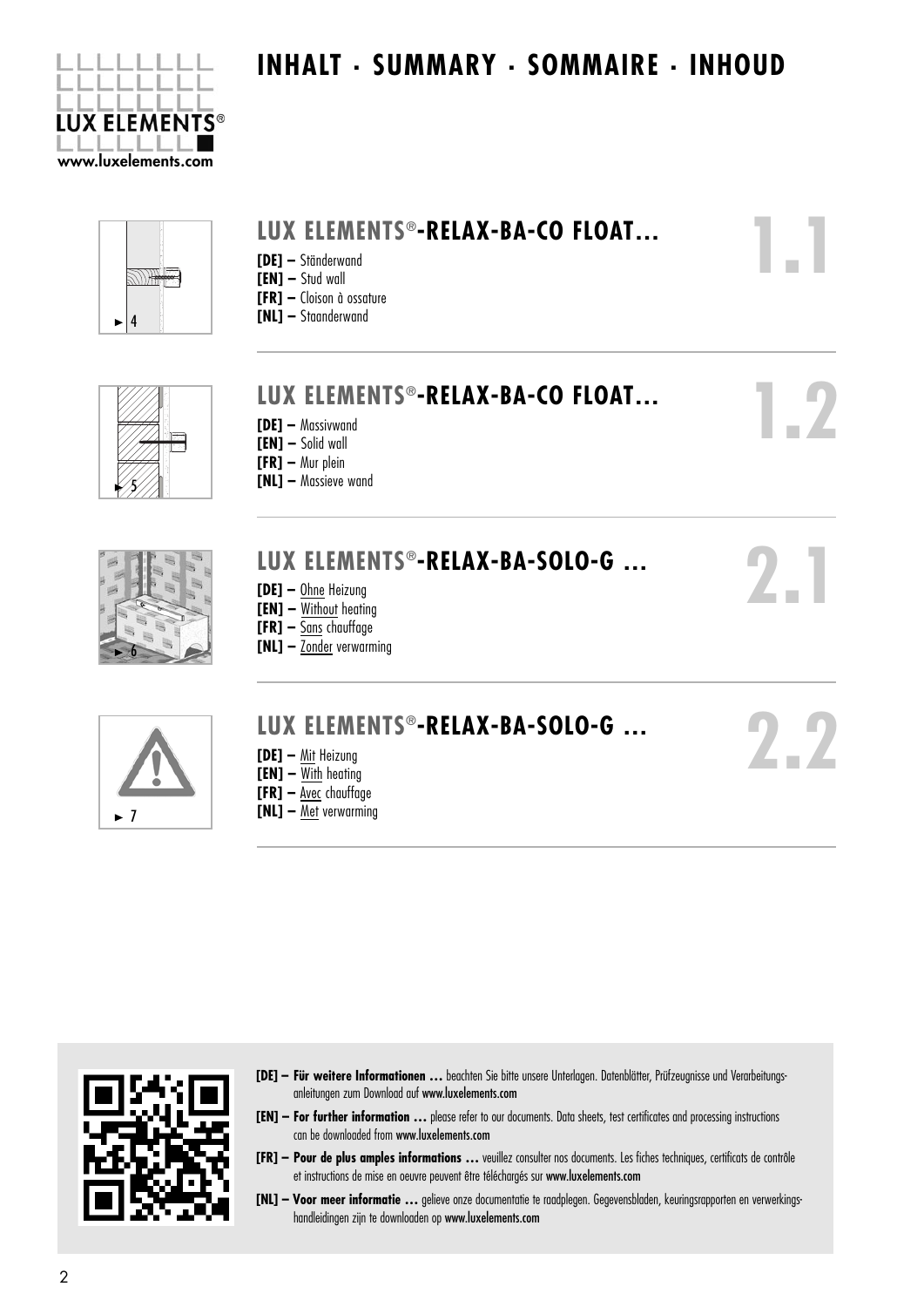**LUX ELEMENTS®-RELAX-BA-…**

## **LUX ELEMENTS®** www.luxelements.com

#### **BENÖTIGTE WERKZEUGE/MATERIALIEN · TOOLS/MATERIALS REQUIRED OUTILS/MATERIAUX REQUIS · BENODIGD GEREEDSCHAP/MATERIAAL**











╱







#### **HINWEIS · PLEASE NOTE REMARQUE · LET OP:**  LUX ELEMENTS<sup>®</sup>-COL-MK

- **[DE] –** Augen- und Gesichtsschutz tragen **[EN] –** Eye and face protection
- **[FR] –** Equipement de protection
- des yeux/du visage
- **[NL] –** Oog- en gelaatsbescherming dragen

#### **HINWEIS · PLEASE NOTE REMARQUE · LET OP:**

| LUX ELEMENTS®-COL-AK/-DRY-ASK                                                 |
|-------------------------------------------------------------------------------|
| <b>[DE]</b> - Schutzhandschuhe/-kleidung,<br>Augen- und Gesichtsschutz tragen |
| $FLMI =$ More protoctive gloves (clothing)                                    |

- $\blacksquare$  Wear protective gloves/clo eye and face protection
- **[FR] –** Porter des gants/vêtements de protection, équipement de protection des yeux/du visage
- **[NL] –** Beschermende handschoenen/kleding, oog- en gelaatsbescherming dragen

















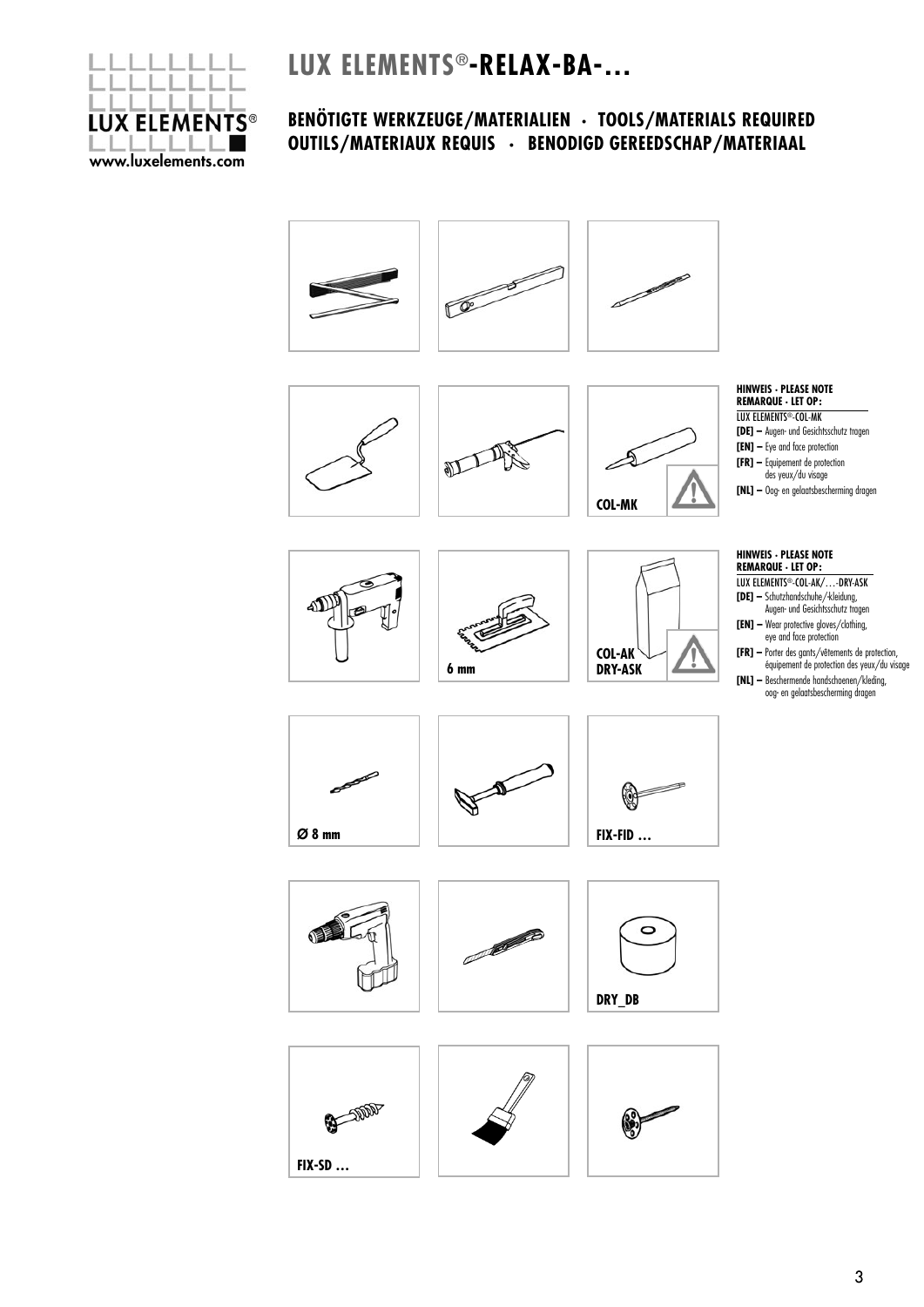

# **101X ELEMENTS®-RELAX-BA-CO FLOAT ...**<br>
01 | 2022<br>
01 | 2022



- **[DE] –** Montage auf Ständerwand
- **[EN] –** Assembly on stud wall
- **[FR] –** Montage sur cloison à ossature
- **[NL] –** Montage op staanderwand













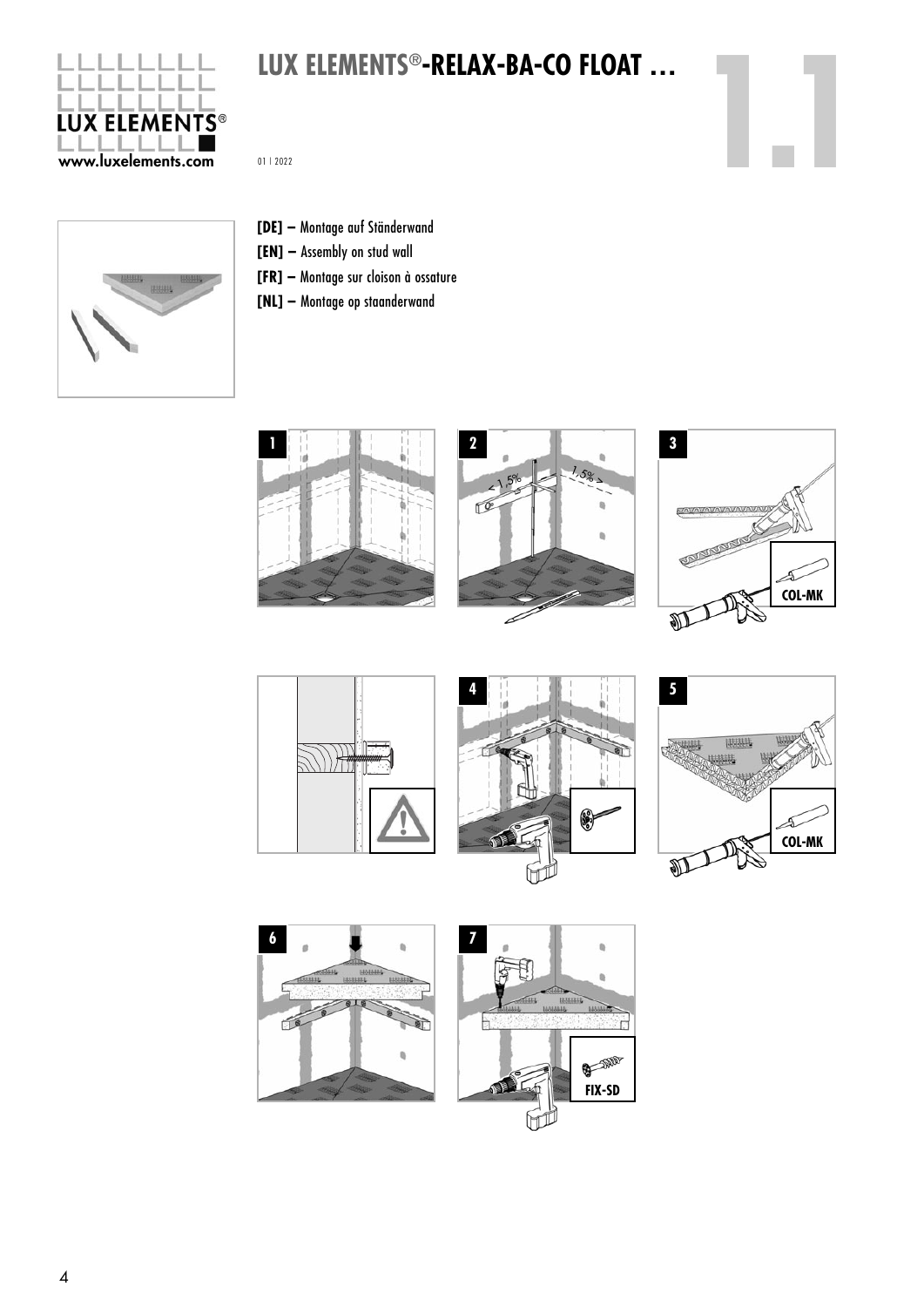

# **101X ELEMENTS®-RELAX-BA-CO FLOAT ...**<br>
12022<br>
12022



- **[DE] –** Montage auf Massivwand
- **[EN] –** Mounting on a solid wall
- **[FR] –** Montage sur mur plein
- **[NL] –** Montage op een massieve wand















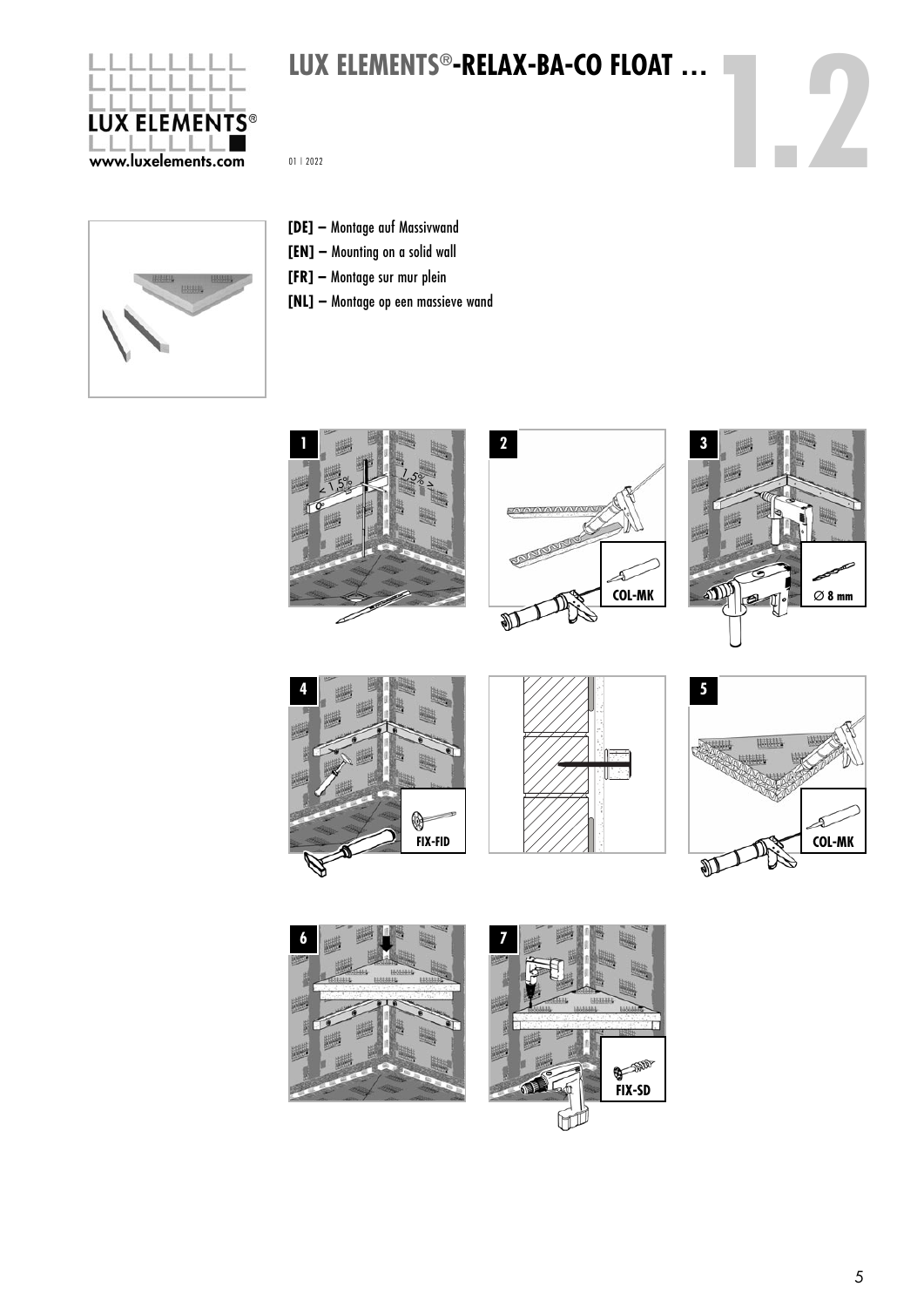

- n **ohne Heizung**
	- n **without heating**
	- n **sans chauffage**
	-





Montagevideos · Installation videos Vidéos d'installation · Installatievideo's: www.youtube.com/user/luxelementscom















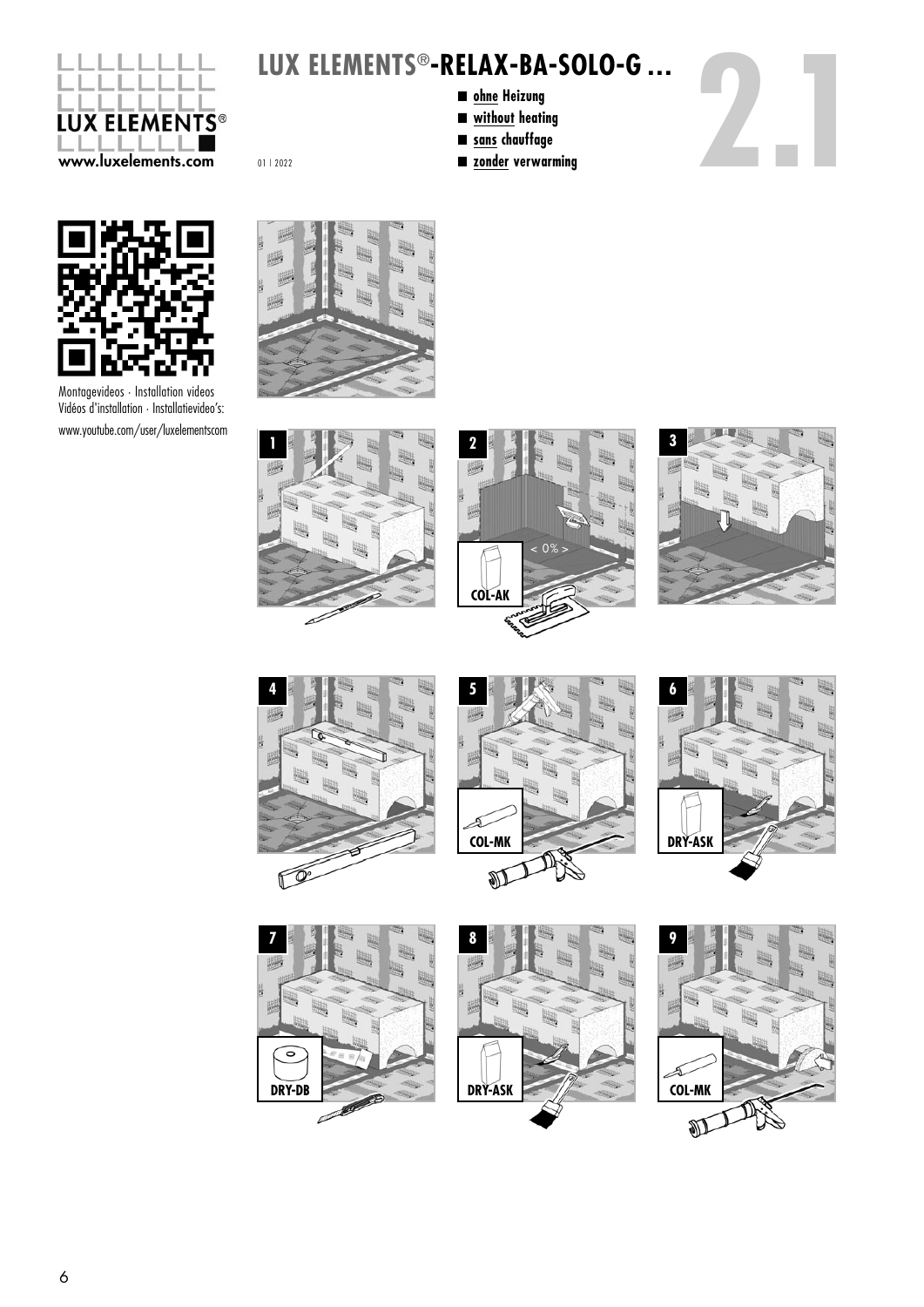

- n **mit Heizung**
	- n **with heating**
	- **■** avec chauffage
	-





**[DE] – Hinweis:** Vor der Sitzbankmontage muss sichergestellt werden, dass die Anschlusskabel der Sitzflächenheizung LUX ELEMENTS®- RELAX-BA-SOLO-G HE-E die Arbeiten nicht behindern. Wenn möglich, den Anschlussbereich vorbereiten, z.B. Anschlussdose (nicht im Nassbereich!).

[EN] - Note: Before installing the bench, you must ensure that the connecting cables for the LUX ELEMENTS®-RELAX-BA-SOLO-G HE-E seat heating do not obstruct the work If possible, prepare the connection area, e.g. connection box (not in the wet area!).

**[FR] – Remarque :** Avant le montage de la banquette, veillez à ce que le câble de raccordement du chauffage de la banquette LUX ELE-MENTS®-RELAX-BA-SOLO-G HE-E n'entrave pas les travaux. Préparez si possible la zone de raccordement, par ex. la boîte de dérivation (pas dans la zone humide !).

**[NL] – Let op:** Vóór de montage van de zitbank moet worden verzekerd dat de aansluitkabels van de zitvlakverwarming LUX ELEMENTS®- RELAX-BA-SOLO-G HE-E de werken niet hinderen. Indien mogelijk, de aansluitzone voorbereiden, bv. contactdoos (niet in de natte zone!).

**[DE] Schritt 1** – Vorbereiten der Kabeldurchführungen in den Wänden für den Anschluss des Thermostatreglers. **ACHTUNG**, der Thermostatregler darf nicht im Nassbereich montiert werden! Die elektrischen Anschlüsse dürfen nur von qualifizierten Fachkräften durchgeführt werden! Das Heizvlies ist werkseitig geprüft, hierzu bitte den Aufkleber auf der Bank beachten. Die einwandfreie Funktion ist sowohl vor der Montage, als auch vor dem Verfliesen zu prüfen. Bitte beachten Sie, dass die elektrischen Heizleitungen beim Verfliesen nicht beschädigt werden.

■ Bitte beachten Sie ... für die weiteren Montageschritte die dem Gerät separat beiliegende Anweisung!

**[EN] Step 1** – Preparation of the cable lead-throughs in the walls for connection of the thermostatic controller. **WARNING:** the thermostatic controller must not be fitted in the wet zone! The electrical connections must be carried out only by qualified specialists! The heating mat has been tested in the factory; pay attention to the label on the bench. Check for correct operation both before assembly and before tiling. Make sure that the electrical heater cables are not damaged by the tile fixing.

■ **Please refer to ...** the separate instructions included with the device for further assembly steps!

**[FR] Etape 1** – Préparation des passages de câble dans les cloisons, pour le branchement du régulateur thermostatique. ATTENTION, le régulateur thermostatique ne peut en aucun cas être monté à l'intérieur de l'espace humide ! Les branchements électriques ne peuvent être effectués que par des spécialistes qualifiés ! La natte chauffante a été contrôlée en usine, comme l'indique l'autocollant sur la banquette. Contrôlez le bon fonctionnement de l'installation, avant le montage et avant d'entamer les travaux de pose du carrelage. Veillez à ne pas endommager les câbles électriques du chauffage lors de la pose de carrelage.

n **Veuillez tenir compte …** des jointes séparément à l'appareil pour les étapes de montage suivantes !

**[NL] Stap 1** – Voorbereiden van de kabeldoorvoeren door de wanden voor de aansluiting van de thermostaatregelaar. **OPGELET:** de thermostaatregelaar mag niet in de natte zone worden gemonteerd! De elektrische aansluitingen mogen alleen door gekwalificeerd vakpersoneel worden uitgevoerd! De verwamingsmat is in de fabriek getest, raadpleeg hiervoor de sticker op de bank. De onberispelijke werking moet zowel voor de montage als voor het plaatsen van de tegels worden gecontroleerd. Let erop dat de elektrische verwarmingsleidingen niet worden beschadigd bij het aanbrengen van de tegels.

■ Let op ... Gelieve voor de verdere montagestappen de aanwijzing bij het apparaat op te volgen!